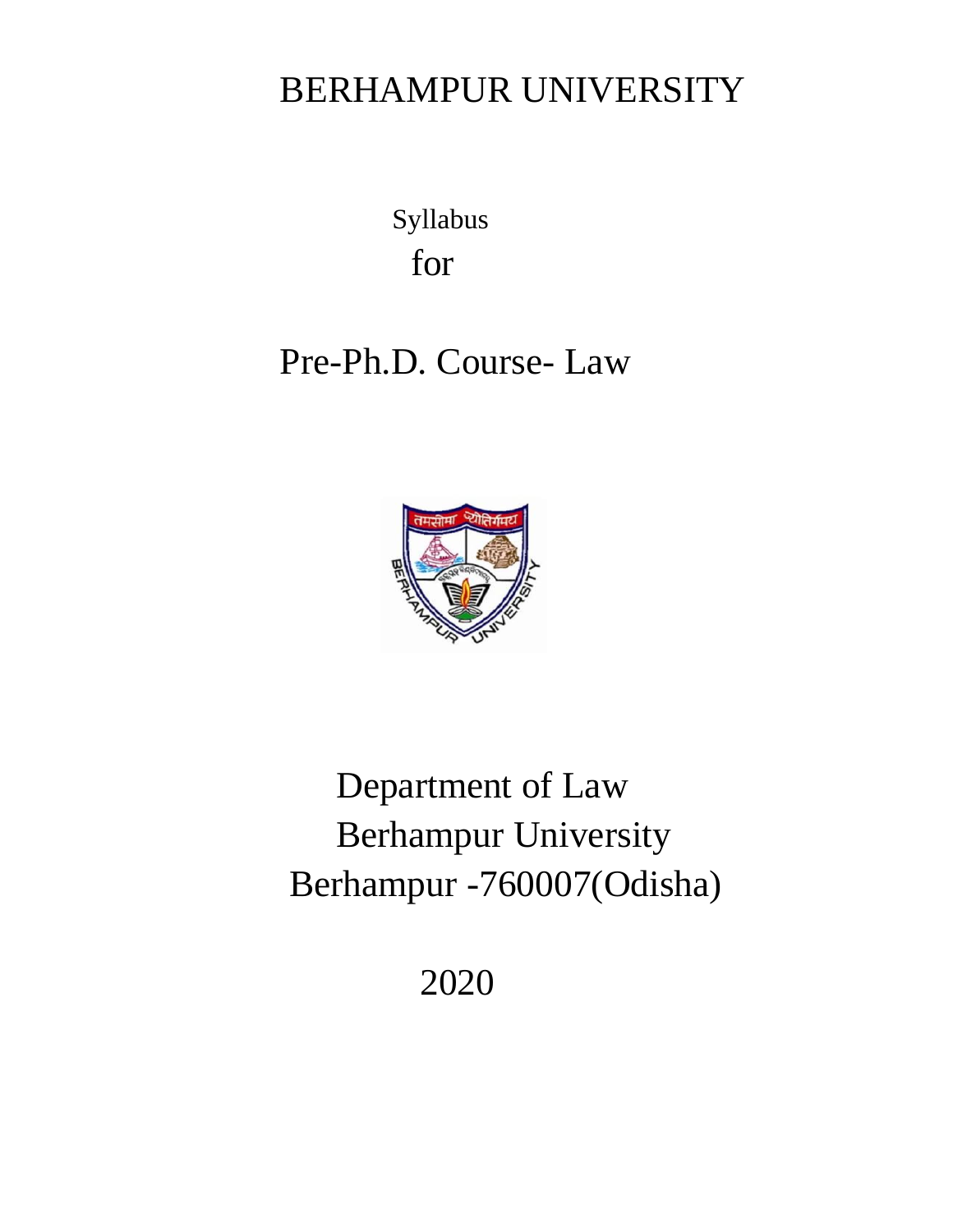# **Pre-Ph.D. Course Curriculum & Syllabi-2020**

# **P.G. DEPARTMENT OF LAW, BERHAMPUR UNIVERSITY**

# **Introduction About the P.G. Department of Law-**

The Post Graduate Department of Law, Berhampur University was established in the year 1985. The Department offers LL.M., Ph.D and LL.D programmes.

Besides, the Department has successfully conducted different certificate and diploma courses viz. (i) UGC sponsored certificate course on Human Rights and Duties Education (ii) UGC sponsored P.G. Diploma Human Rights and Duties Education (iii) P.G. Diploma in Disaster Management. The P.G. Department of Law has attained an esteemed position with continuous effort taken for providing quality based legal education and research.

Further, the Department has organized various National Seminars and legal awareness programmes to inculcate the knowledge of law among students, academia and common masses.

The Legal Aid Clinic of the Department established under the aegis of District Legal Serivces Authority, Ganjam, Berhampur caters the needs of the people of the vicinity in terms of legal assistance and advice.

The Department has brought many laurels in the past years. The students and researchers of the Department are well placed in corporate sector academics, judiciary, civil services and other Government services. The Department has a Pan India network of Ph.D alumni.

### **Faculty Members of P.G. Department of Law:**

1. Mr. ChittaRanjan Gogoi, BALL.B (5years Integrated), LL.M. UGC-NET.

### **Recognized Research Supervisors**-

- 1. Dr. N.C. Patnaik, Principal, Lingaraj Law College, Berhampur (A Constituent College of Berhampur University)
- 2. Dr. P.V. Srinivas, Assistant Professor, Lingaraj Law College, Berhampur (A Constituent College of Berhampur University)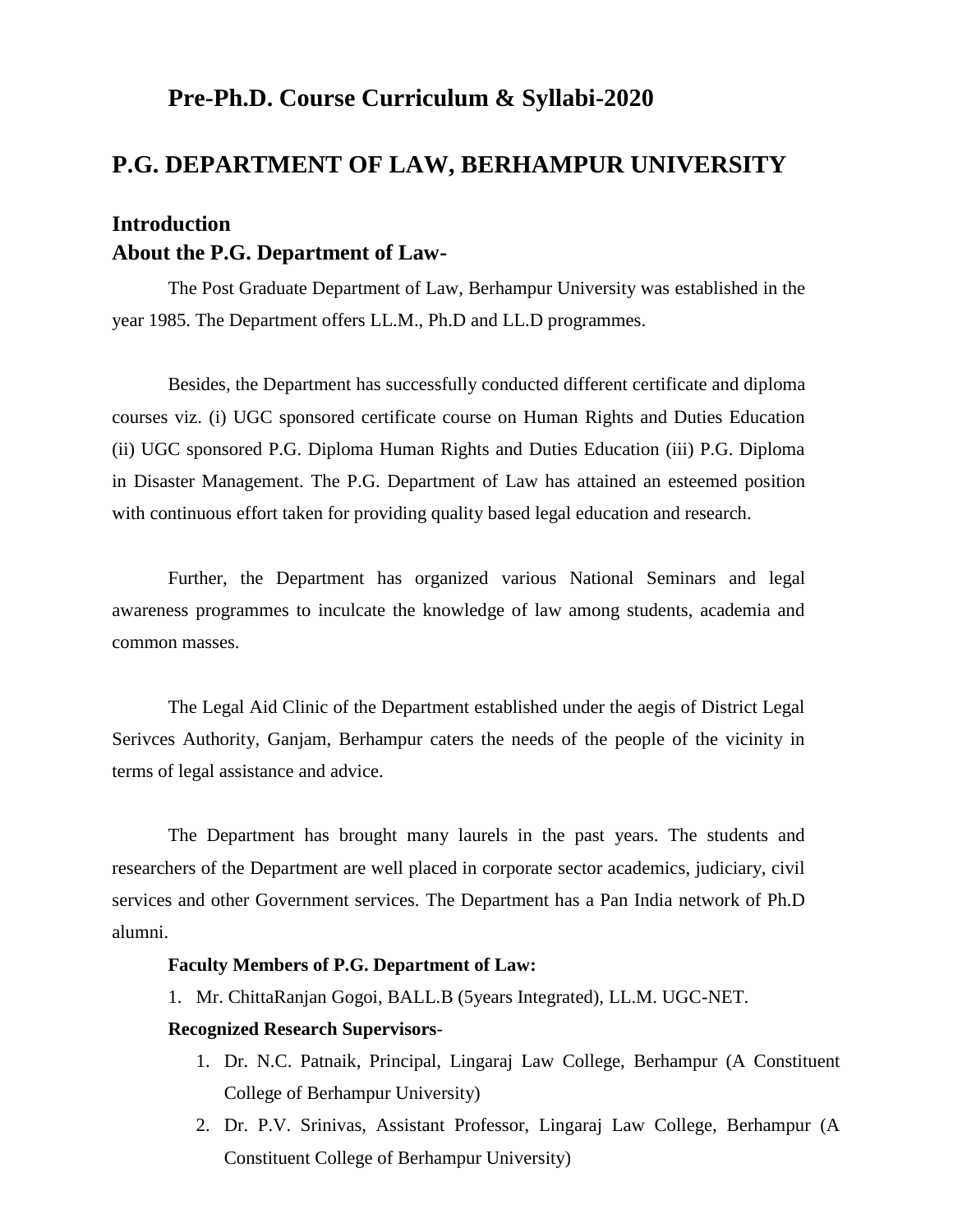### **Facilities in P.G. Department of Law:**

The P.G. Department of Law provides a conducive atmosphere for research. The R.P. Padhi Library has a good stock of reference books and text books on various subjects of Law as well as inter-disciplinary areas. The P.G. Department of Law has a Computer Lab for the use of the Students and Researchers. Apart from the Departmental computer lab, the R.P. Padhi Library has also a computer lab which gives access to different e-resources subscribed by the University. The Berhampur University in order to provide seamless access to quality e-resources has subscribed ProQuest, J-Gate data base, Oxford University Journals, Cambridge University Journals etc. Apart from these, students and researchers can access various Online Educational Resources (OER) by using University's internet service.

The back volumes of Journals as well as current journals on law and inter disciplinary areas are available at the R.P.Padhi Library. The thesis and dissertation section of the R.P. Padhi Library is open for scholars and students for study.

### **About the Syllabus-**

The syllabus of Pre-Ph.D Course Work is designed on Choice Based Credit system in accordance with the University Grants Commission (Minimum Standards and Procedure for Award of M.Phil./Ph.D Degrees) Regulations, 2016 and Berhampur University Standards and Procedure for Award of Ph.D. Degrees Regulations, 2019 . The course is of One Semester duration. The course is a prerequisite for Ph.D registration and carries 16 credits. The detail layout of the Pre-Ph.D Course is presented below.

Total Number of Paper- 4 (Four)

Total Credit- 16 (Sixteen). Each paper carries 4 Credits

Total Core Course Paper- 3 (Three)

Total Elective Course- 1 (One) . Students have to select only 1 (One) out of 2 (Two) .

| Sl No | Core course / Elective Course                    | <b>Total Credits</b> | <b>Marks</b> |
|-------|--------------------------------------------------|----------------------|--------------|
|       | <b>LAWD MPC1 Legal Research Methodology</b>      |                      | 100          |
|       | LAWD MPC2- Constitutional Law- New<br>Challenges |                      | 100          |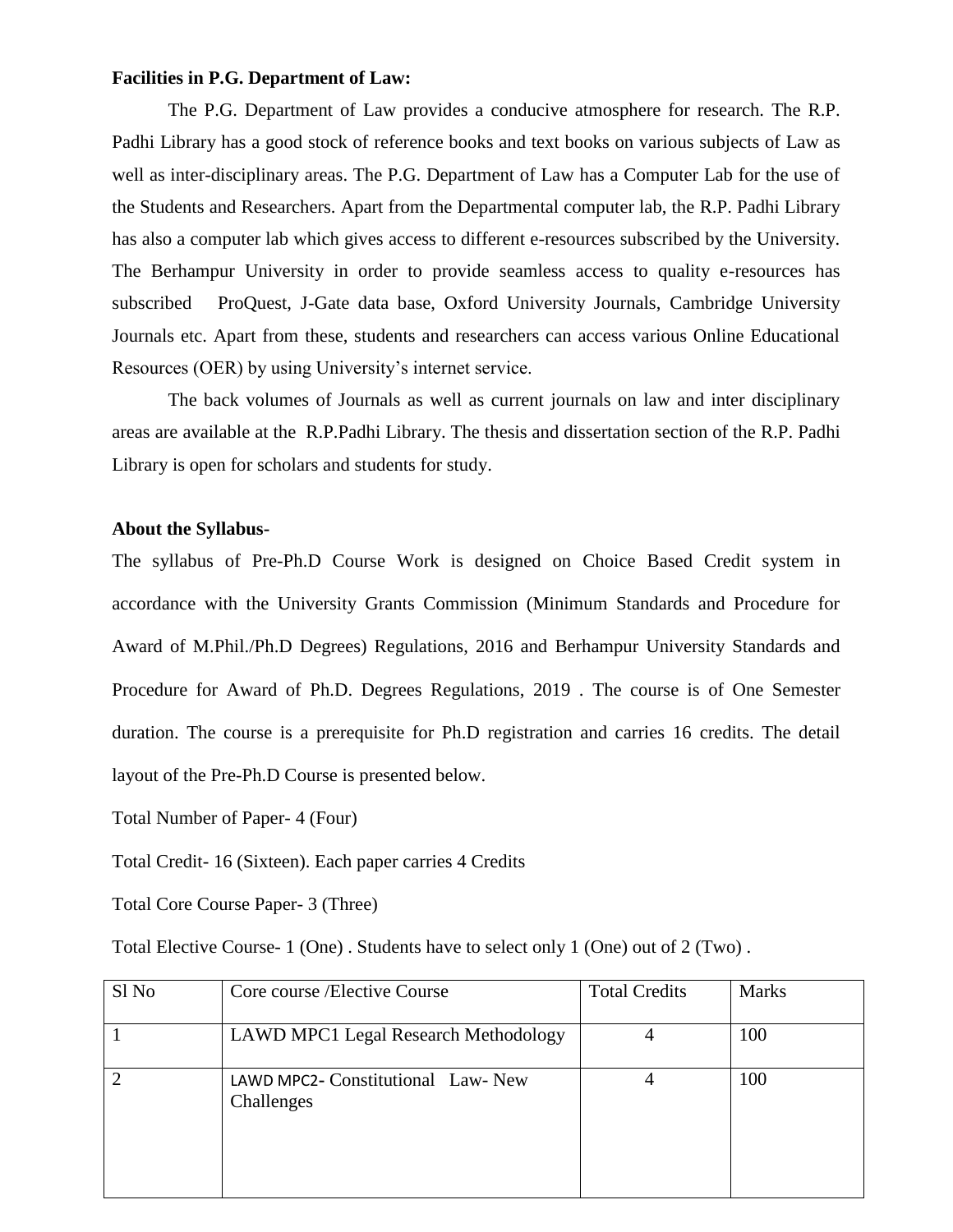| 3              | <b>LAWD MPC3 -Research and Publication</b><br>Ethics                                             | 2                                     | 50                     |
|----------------|--------------------------------------------------------------------------------------------------|---------------------------------------|------------------------|
| $\overline{4}$ | LAWD MPS4- Seminar Paper Presentation                                                            | $\overline{2}$                        | 50                     |
| 5              | <b>Elective Course</b><br>LAWD MPE1 Human Rights Law<br>LAWD<br>MPE2-<br>Corporate<br>Law<br>and | $\overline{4}$<br>Total= $16$ credits | 100<br>Total<br>Marks- |
|                | Governance                                                                                       |                                       | 400                    |

| <b>Credits-4 Credits</b>                                                                              | <b>Core/Elective Course - Core Course</b>     |
|-------------------------------------------------------------------------------------------------------|-----------------------------------------------|
| <b>Course No-LAWD MPC1</b>                                                                            | <b>Course Name-Legal Research Methodology</b> |
| <b>Objectives of the course:</b> This course is designed to give a comprehensive idea about the Legal |                                               |
| education system, tools and techniques used in legal education.                                       |                                               |

Unit 1 **Fundamentals of Legal Research** 12 Hours Legal Research: Meaning, Characteristics, objectives, Scope of Legal Research, Legal research ethics , Identification of Research problem,Formulation of Research Problem, Research Design

# Unit 2 **Methodology** 12 Hours

Socio legal research, Doctrinal and Non-Doctrinal, Relevance of empirical research, Inductive and deductive method

# Unit 3 **Techniques** 12 Hours

Techniques of research, Observation methods, Interview Methods, Question Method, Survey and case study method, Scaling and sampling procedure

Unit 4 **Data Analysis and Report Writing** 12 Hours

Processing of data, Classification of data, Interpretation of Data-methods, Legal thesis writing , Writing layout, Chapter arrangement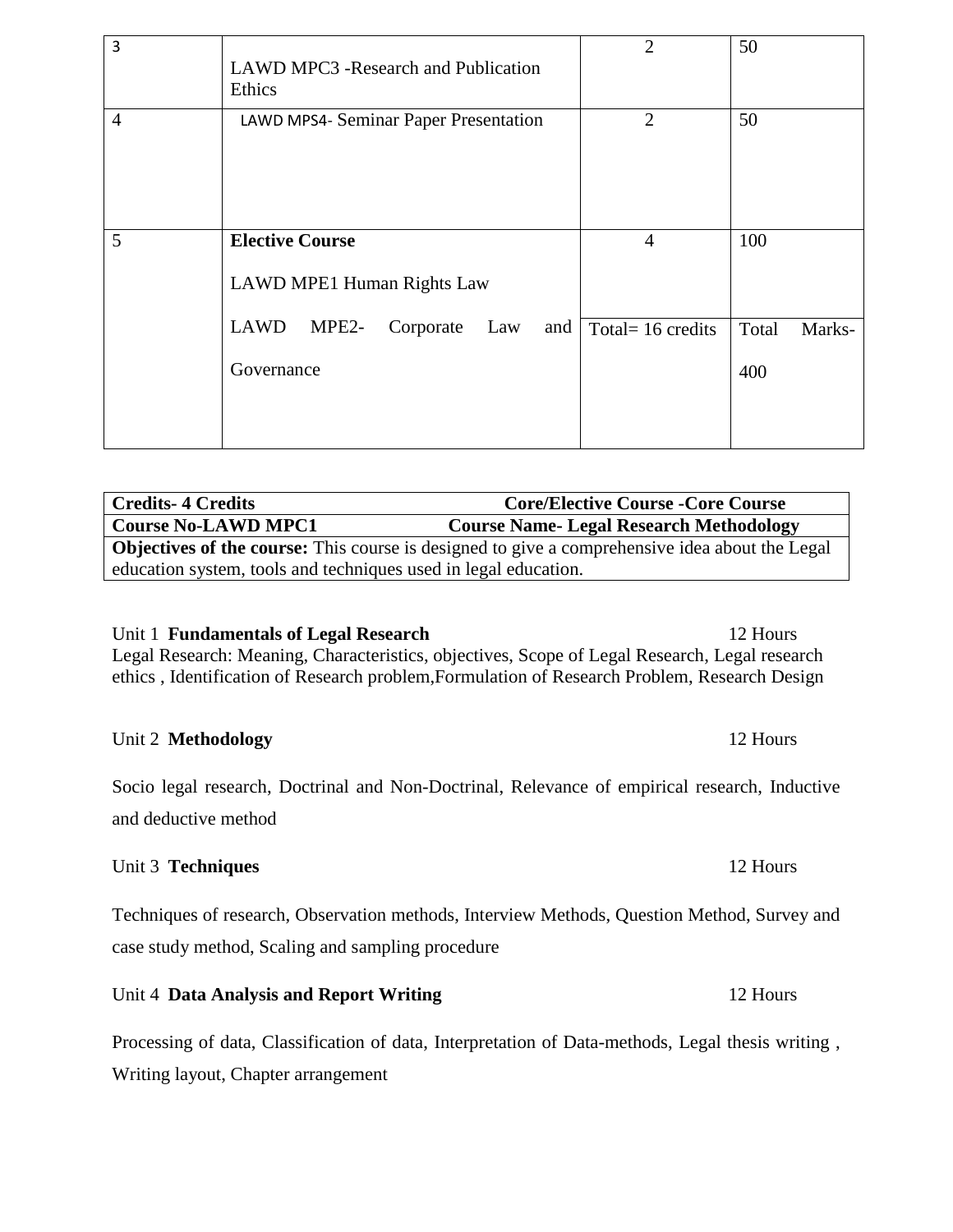# Unit 5 Use of Computer in Legal Research **12 Hours 12 Hours**

Microsoft Word, Microsoft Excel,Microsoft PowerPoint, Use of search engines, databases, Use of SPSS, Use of graphical software, Use of multimedia tools

**Suggested Readings** 

- 1. Gupta S.C, Fundamentals of Statistics, Himalaya Publication House, Bombay
- 2. Rajaram V. (1996), Fundamentals of computers, Prentice Hall of India, New Delhi
- 3. Sanders D.H. (1981), Computer Today, McGraw Hill, New York.
- 4. Sinha P.K. (1992), Computer Fundamentals, BPB Publications, New Delhi.
- 5. Engalhart Max D. (1972), Methods of educational Research, Rand McNally and Company, Chicago
- 6. Coburn Peter and others (1982), Practical guide to Computers in Education, Addison Wesley Publication Company, California
- 7. Galtung Johan, (1974), Theory and Methods of Social Research, George Allan and Unwin Ltd., New Delhi
- 8. Kothari C.R.,(2008), Research Methodology- Methods and Techniques, Wiley and Eastern Ltd., New Delhi
- 9. Singh Rattan, Legal Research Methodology, Lexis Nexis
- 10.[S.K. Verma,\(2010\) Legal Research and Methodology,](https://lawbookshop.net/index.php?route=extension/author&author_id=232) Indian Law Institute
- 11. [YaqinA](https://lawbookshop.net/index.php?route=extension/author&author_id=1954)nwarul, (2008), [Legal Research and Writing Methods](https://lawbookshop.net/legal-research-writing-methods-anwarul-yaqin.html)

| <b>Credits-4 Credits</b>                                                                        | <b>Core/Elective Course - Core Course</b>              |  |
|-------------------------------------------------------------------------------------------------|--------------------------------------------------------|--|
| <b>Course No- LAWD MPC2</b>                                                                     | <b>Course Name- Constitutional Law- New Challenges</b> |  |
| <b>Objectives of the course:</b> This course is designed to give a comprehensive idea about the |                                                        |  |
| principles of constitutional law and the emerging challenges.                                   |                                                        |  |
|                                                                                                 |                                                        |  |

# **Unit 1** 15 Hours

The making of the Constitution**,** Constituent Assembly, debates in the assembly, Need of reservation procedure, Directive principles

Fundamental Rights and Duties, Right to equality (Article 14-16), Freedoms (Article 19(1)(a) to 2(f),Right to life and liberty (Article 21), Right to enforcement of fundamental rights (Writs, Article 32, 226, 227,228)

Separation of Power, Judicial activism, Judicial accountability, Tribunalization in India, Independence of Judiciary

Electoral reforms, Law Commission Report regarding Electoral reforms, Right to education, Compensatory Jurisprudence in India.

# **Unit 2.** 15 Hours

# **Unit 3.** 15 Hours

# **Unit 4.** 15 Hours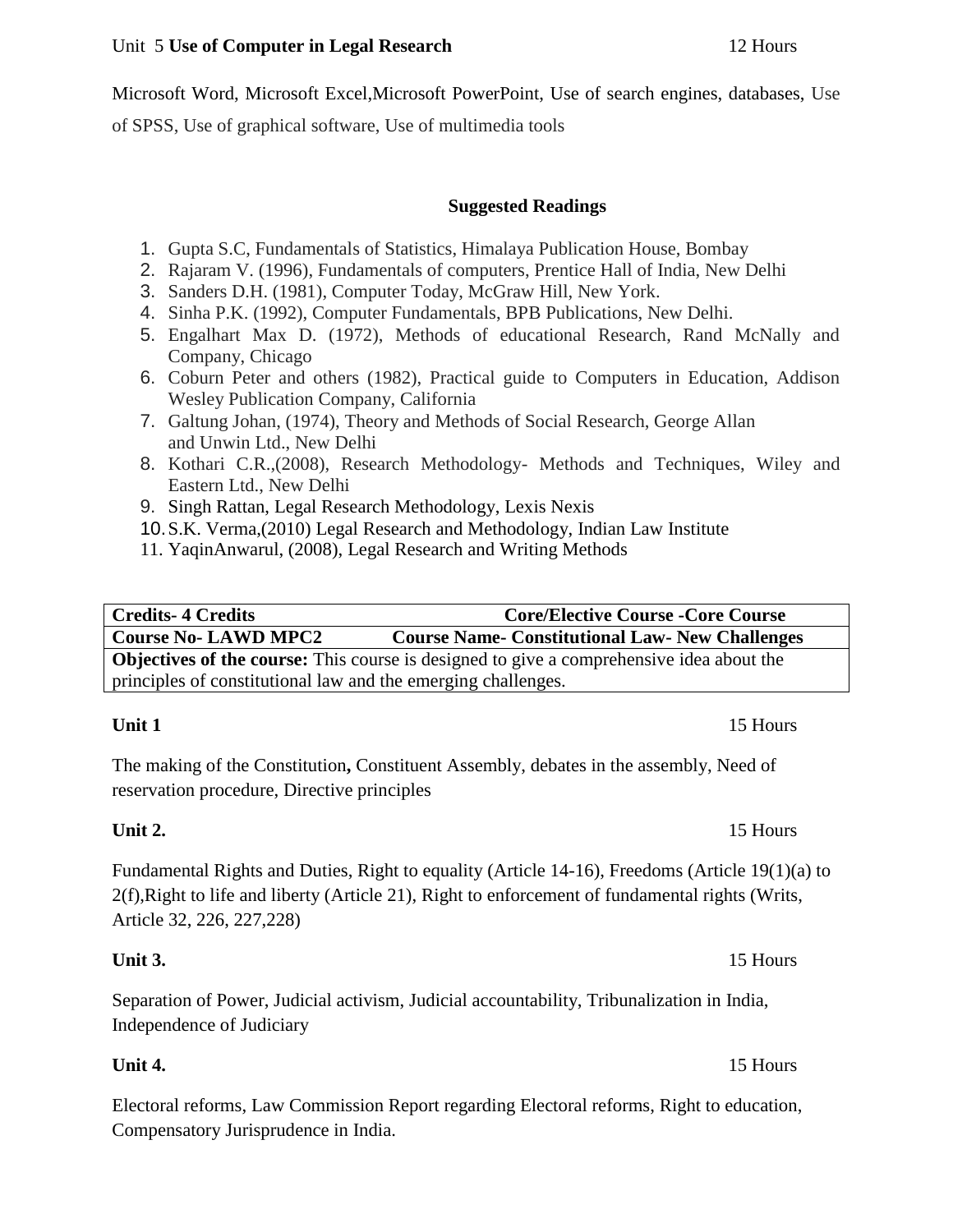### Suggested Readings

1. M P Jain,Indian Constitutional Law, 2017,Lexis Nexis.

2. Gautam Bhatia [,The Transformative Constitution: A Radical Biography in Nine Acts,](http://93.174.95.29/main/BAF98FF985C4C87735A9028E80B3A3D9)2019, HarperCollins India.

3. R. C. Bhardwaj , [Constitution Amendment in India,](http://93.174.95.29/main/03086DF90D86BA0F58A96718D908EEFE) 2012 Northern Book Centre for Lok Sabha Secretariat.

4. Udai Raj Rai [,Constitutional Law-](https://www.ebcwebstore.com/product_info.php?products_id=100424) I Structure, 2016, Eastern Book Company.

5. Justice Sujata V. Manohar, T K Tope Constitutional Law of India, 2010, Eastern Book Company.

6. Mamta Rao, Constitutional Law, 2013, Eastern Book Company

7. [Sujit Choudhry](https://www.amazon.in/s/ref=dp_byline_sr_book_2?ie=UTF8&field-author=Sujit+Choudhry&search-alias=stripbooks) et al, Oxford Handbook of the Indian Constitution, 2017, Oxford.

**Credits- 2+2=4 Credits Core/Elective Course -Core Course Course No-** LAWD MPC3 Research and Publication Ethics **Objectives of the course:** This paper gives an insight into the ethical dimensions of conducting research.

# **Research and Publication Ethics:**

# Unit 1 **Philosophy and Ethics** 3Hours

Introduction to Philosophy, definition, nature and scope, content and branches, Ethics, definition, moral philosophy, nature of moral judgments and reactions

# Unit 2 **Scientific Conduct** 5 Hours

Ethics with respect to science and research, Intellectual honesty and research integrity, Scientific misconducts : Falsification, Fabrication and Plagiarism (FFP),Redundant publications: duplicate and overlapping publications, salami slicing, Selective reporting and misinterpretation of data

# Unit 3 **Publication Ethics** 7 Hours

Definition, introduction and importance, Best practices and standard setting initiatives and guidelines: COPE, WAME etc., Conflicts of Interest, Publication misconduct: definition, concept, problems that lead to unethical behavior and vice versa, types, Violation of publication ethics , authorship and contributorship, Identification of Publication misconduct, complaints and appeals, Predatory Publishers and journals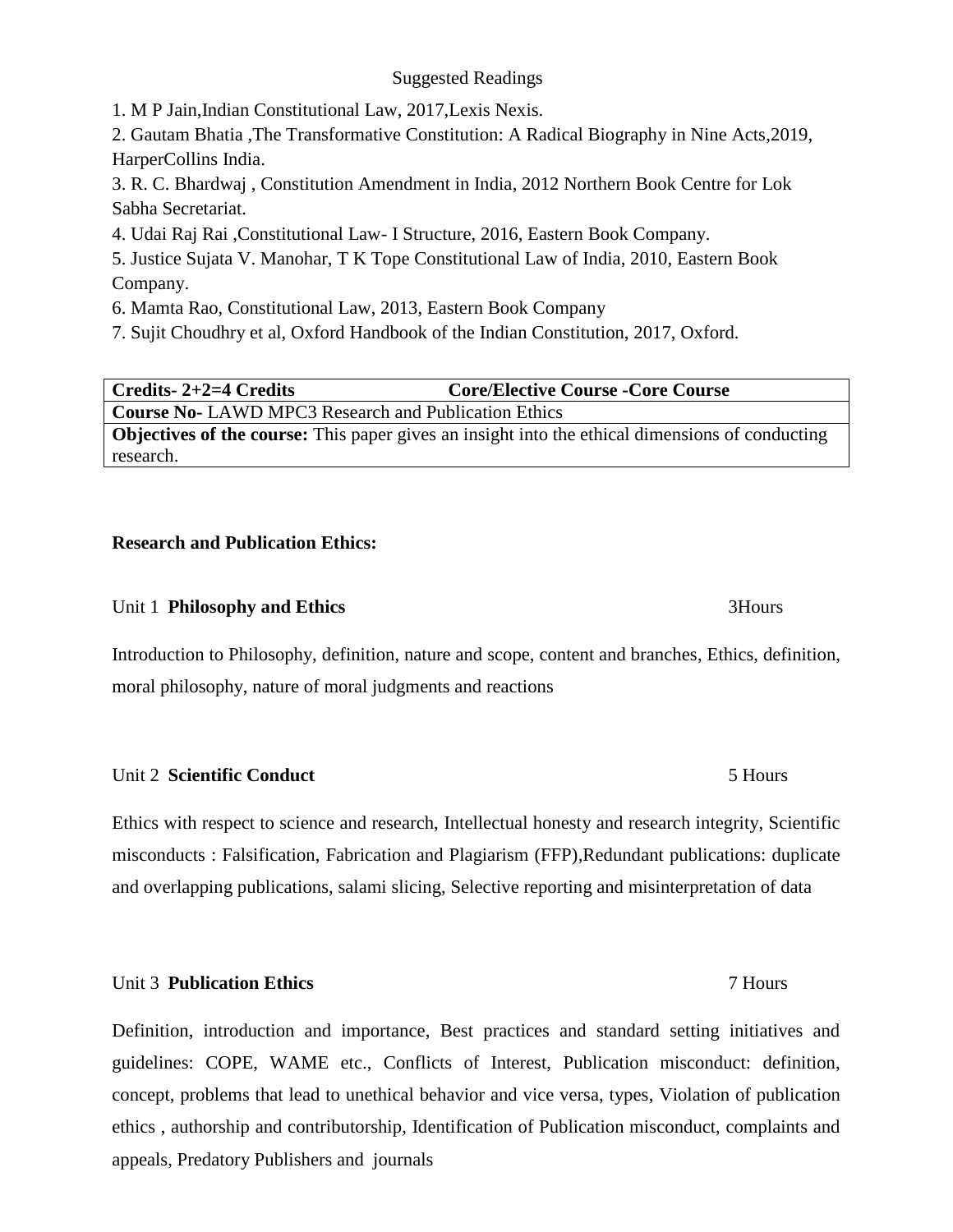Open access publishing, Open access publications and initiatives, SHERPA and RoMEO online resources to check publisher copyright and self-archiving policies, Software tools to identify predatory journals, Journal Finder/journal suggestion tools viz. JANE, Elsevier Journal Finder, Springer Journal Suggester etc.

### Unit 5 **Practice** 4 Hours

Group discussion on subject specific ethical issues Falsification, Fabrication and Plagiarism (FFP) and authorship, conflict of interest, complaints and appeals – examples and fraud from India and abroad, Use of plagiarism software like Turnitin and Urkund .

# Unit 6 **Databases and Research Metrics** 7 Hours

Indexing databases, Citation databases,Web of Science, Scopus, Impact factor Journals as per journal citation report , SNIP, SJR,IPP, Cite Score, Metrics: h index, g index, i10 index, altmetrics.

### **Suggested Readings**

- 1. Bird A, (2006), Philosophy of Science, Routledge
- 2. Alasdair MacIntyre(1967), A Short History Of Ethics. London
- 3. [Praveen Chaddah,](https://store.pothi.com/search/?q=Praveen%20Chaddah)(2018), Ethics in Competitive Research: Do not get scooped, do not get plagiarized
- 4. National Academy of Sciences; National Academy of Engineering; [Institute of](https://www.nap.edu/author/HMD)  [Medicine](https://www.nap.edu/author/HMD) (2009) [On Being a Scientist](https://www.nap.edu/read/12192) : A Guide to Responsible Conduct in Research
- 5. [BeallJ](https://pubmed.ncbi.nlm.nih.gov/?term=Beall+J&cauthor_id=22972258)effrey, (2012), Predatory Publishers Are Corrupting Open Access available at<https://pubmed.ncbi.nlm.nih.gov/22972258/>

| Credits- $2+2=4$ Credits                                                       | <b>Core/Elective Course - Core Course</b>      |
|--------------------------------------------------------------------------------|------------------------------------------------|
| Course No-LAWD MPS4                                                            | <b>Course Name-</b> Seminar Paper Presentation |
| Objectives of the course: To give a comprehensive idea about literature review |                                                |
|                                                                                |                                                |

**Seminar Presentation**–For this paper a scholar is expected to review any five research papers relevant to his proposed research work. The research paper must be published in peer review journals preferably indexed in Scopus, Web of Science, Manupatra, SCC Online and Hein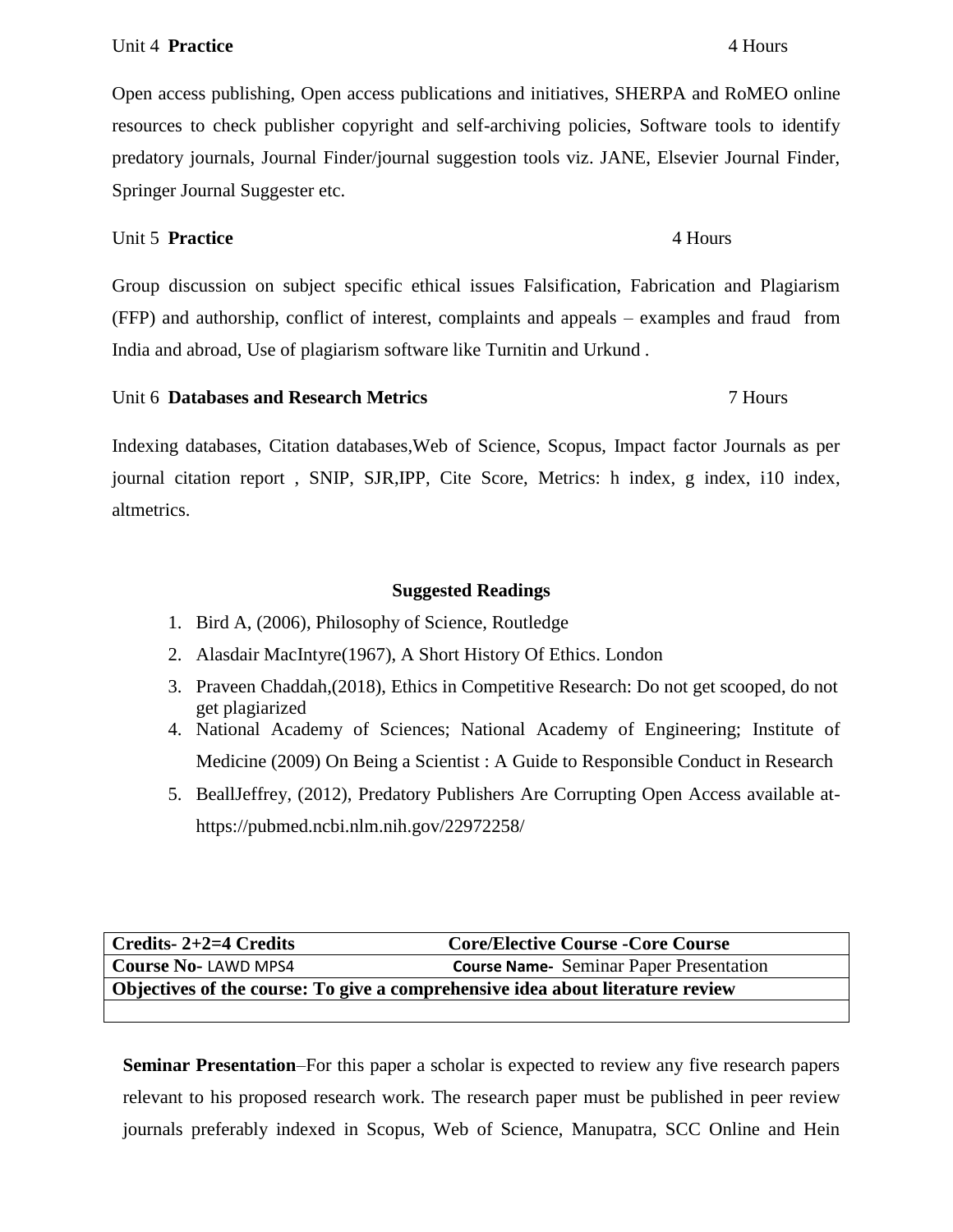Online etc. After review of the papers it should be presented before all faculty members. This component of the paper shall carry50 marks.

| <b>Credits-4 Credits</b>                                                              | <b>Core/Elective Course - Elective Course</b>                                                                                                                                                                                                                           |
|---------------------------------------------------------------------------------------|-------------------------------------------------------------------------------------------------------------------------------------------------------------------------------------------------------------------------------------------------------------------------|
| <b>Course No- LAWD MPE1</b>                                                           | <b>Course Name-Human Rights Law</b>                                                                                                                                                                                                                                     |
|                                                                                       | Objectives of the course- The prime objective of the course is to impart advanced level<br>knowledge on human rights situation in India with reference to International Human Rights Law                                                                                |
| Unit 1 Relevance of the study in Human Rights in India                                |                                                                                                                                                                                                                                                                         |
| Social aspects, Economic aspects, Political aspects, Hours                            |                                                                                                                                                                                                                                                                         |
| Unit 2 Evolution of Human Rights and Duties                                           | 10 hours                                                                                                                                                                                                                                                                |
| perspectives, Human Rights movements in India                                         | Inter-civilization approach to Human Rights, Theoretical perspectives, Developmental                                                                                                                                                                                    |
| Unit 3 Human Rights: International Norms                                              | 10 hours                                                                                                                                                                                                                                                                |
| rights, Rights against torture, discrimination and forced Labour, Rights of the Child | Universal Declaration of Human Rights, Civil and political rights, Economic, social and cultural                                                                                                                                                                        |
| Unit 4 Human Rights and Duties in India                                               | 10 hours                                                                                                                                                                                                                                                                |
| and Duties in the Constitution: Normative analysis                                    | Concept of duty in Indian tradition, The preamble to the Constitution of India, Human Rights                                                                                                                                                                            |
| Unit 5 Redressal Mechanisms for Human Rights Violations                               | 10 hours                                                                                                                                                                                                                                                                |
|                                                                                       | Judiciary, Government systems for Redressal, National Human Rights Commission and other<br>Statutory Commissions, Media Advocacy, Creation of Human Rights Literacy and Awareness                                                                                       |
| Unit 6 Deprivation of Human Rights: the Core Issues                                   | 10 hours                                                                                                                                                                                                                                                                |
|                                                                                       | Poverty, overpopulation, illiteracy, Problems of Unsustainable Development, Disadvantaged<br>Groups: Women, Children, Scheduled Castes and Scheduled Tribes, Homeless and Slum<br>Dwellers, Physically and Mentally retarded, Refugees and Internally Displaced Persons |
|                                                                                       | <b>Suggested Readings</b>                                                                                                                                                                                                                                               |
| Publications, 1999)                                                                   | 1. Alam, Aftab ed., Human Rights in India: Issues and Challenges (New Delhi: Raj                                                                                                                                                                                        |
| 2.                                                                                    | Bajwa, G.S. and D.K. Bajwa, <i>Human Rights in India: Implementation and</i>                                                                                                                                                                                            |

*Violations* (New Delhi : D.K. Publishers, 1996)

- 3. Chatrath, K. J.S., (ed.), *Education for Human Rights and Democracy* (Shimla: Indian Institute of Advanced Studies, 1998)
- 4. Jayapalan N., *Human Rights* (New Delhi: Atlantic Publishers, 2000)
- 5. Kaushal, Rachna, *Women and Human Rights in India* (New Delhi: Kaveri Books, 2000)